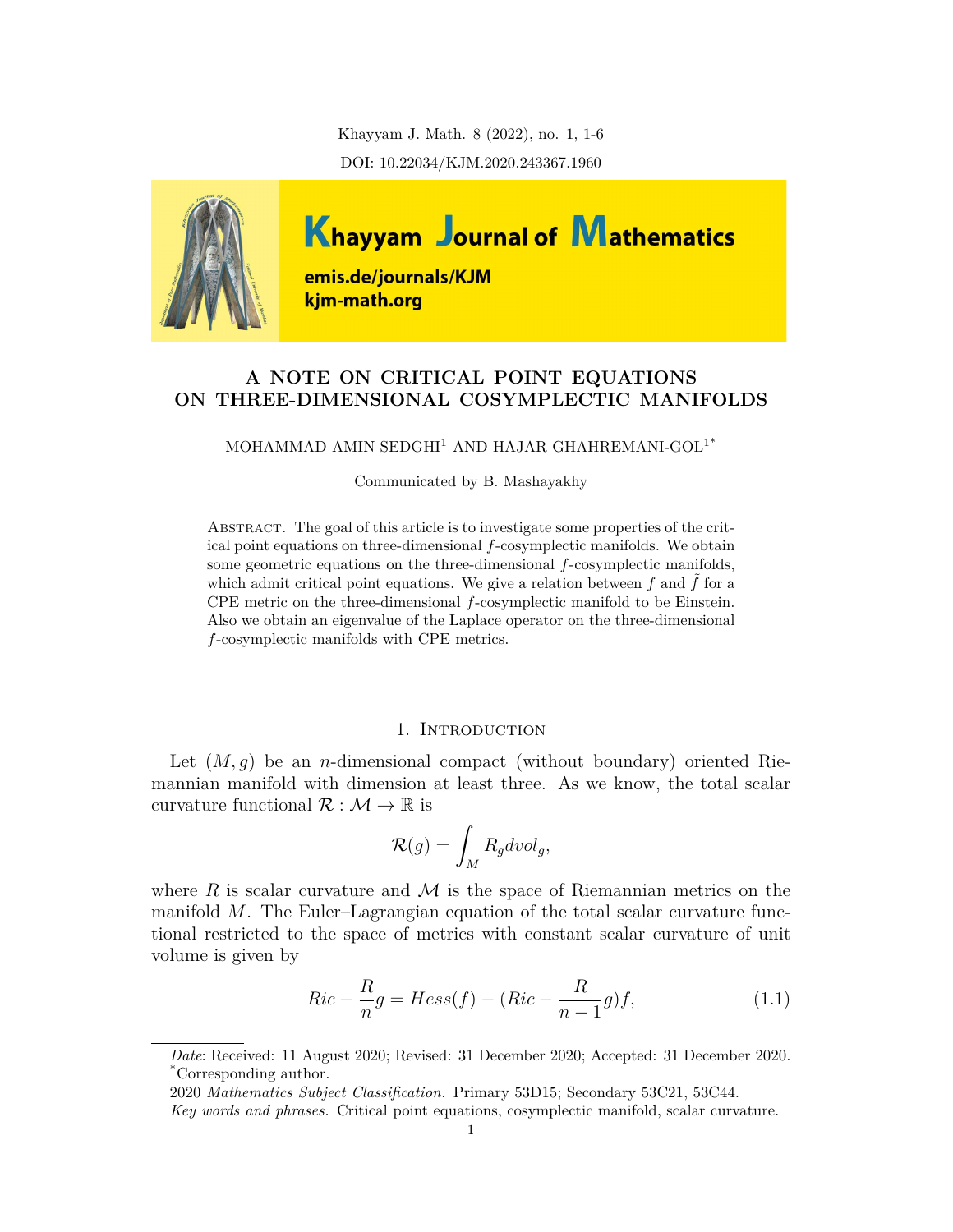where *Ric, R*, and *Hess* stand, respectively, for the Ricci tensor, the scalar curvature, and the Hessian form on  $M^n$  [\[4,](#page-5-0) [6](#page-5-1)]. We recall the definition of critical point equations (CPE metrics).

**Definition 1.1** ([\[2\]](#page-5-2)). A CPE metric is a three-tuple  $(M^n, g, f)$ , where  $(M^n, g)$ , is a compact oriented Riemannian manifold of dimension at least three with constant scalar curvature and  $f : M^n \to \mathbb{R}$  is a nonconstant smooth function satisfying  $(1.1)$  $(1.1)$ . Such a function f is called a potential.

It was conjectured in 1980s that a critical metric of the total scalar curvature functional, restricted to the space of metrics with constant scalar curvature, must be Einstein  $[6]$ . The conjecture proposed in  $[6]$  may be restated in terms of CPE. The geometric structure of an Einstein solution of [\(1.1](#page-0-0)) is known to be simple. Indeed, Obata [[11\]](#page-5-3) showed that such a solution is isometric to a standard *n*sphere. The conjecture was proposed in [[6](#page-5-1)] and here we will present this problem in the following way.

<span id="page-1-0"></span>**Conjecture 1.2.** ([[2](#page-5-2)]). A CPE metric is always Einstein.

There are many researches who are working on critical point equations with an attempt to prove Conjecture [1.2;](#page-1-0) for example, you can see [[3,](#page-5-4) [5](#page-5-5), [10](#page-5-6), [12](#page-5-7)] and references therein. In  $[10]$  $[10]$  $[10]$ , it was provided a necessary and sufficient condition on the norm of the gradient of the potential function for a CPE metric to be Einstein as follows.

**Theorem 1.3** ([\[10](#page-5-6)]). Let  $(M^n, g, f)$  be an *n*-dimensional CPE metric. Then  $M^n$ *is Einstein if and only if*

<span id="page-1-1"></span>
$$
|\nabla f|^2 + \frac{Rf^2}{n(n-1)} = \Lambda,\tag{1.2}
$$

*where* Λ *a constant.*

1.1. **Cosymplectic manifolds.** The geometry of several kinds of almost contact metric manifolds has been the subject of many researches in the last decade. In this subsection, we summarize some basic definitions on almost contact manifolds, which will be used in the next section (for more details you can see [\[7](#page-5-8)]). An almost contact structure on a  $(2n+1)$ -dimensional smooth manifold *M* is a triple  $(\phi, \xi, \eta)$ , where  $\phi$  is a (1, 1)-type tensor field,  $\xi$  is a global vector field, and  $\eta$  a 1-form, such that

$$
\phi^2 = -id + \eta \otimes \xi, \quad \eta(\xi) = 1,
$$

where, id denotes the identity mapping, which implies that  $\phi(\xi) = 0$ ,  $\eta \circ \phi = 0$ , and rank $(\phi) = 2n$ . Generally,  $\xi$  is called the characteristic vector field or the Reeb vector field.

A Riemannian metric q on  $M^{2n+1}$  is said to be compatible with the almost contact structure  $(\phi, \xi, \eta)$  if for every  $X, Y \in \mathcal{X}(M)$ , we have

<span id="page-1-2"></span>
$$
g(\phi(X), \phi(Y)) = g(X, Y)) - \eta(X)\eta(Y). \tag{1.3}
$$

An almost contact structure endowed with a compatible Riemannian metric is said to be an almost contact metric structure. The fundamental 2-form  $\Phi$  of an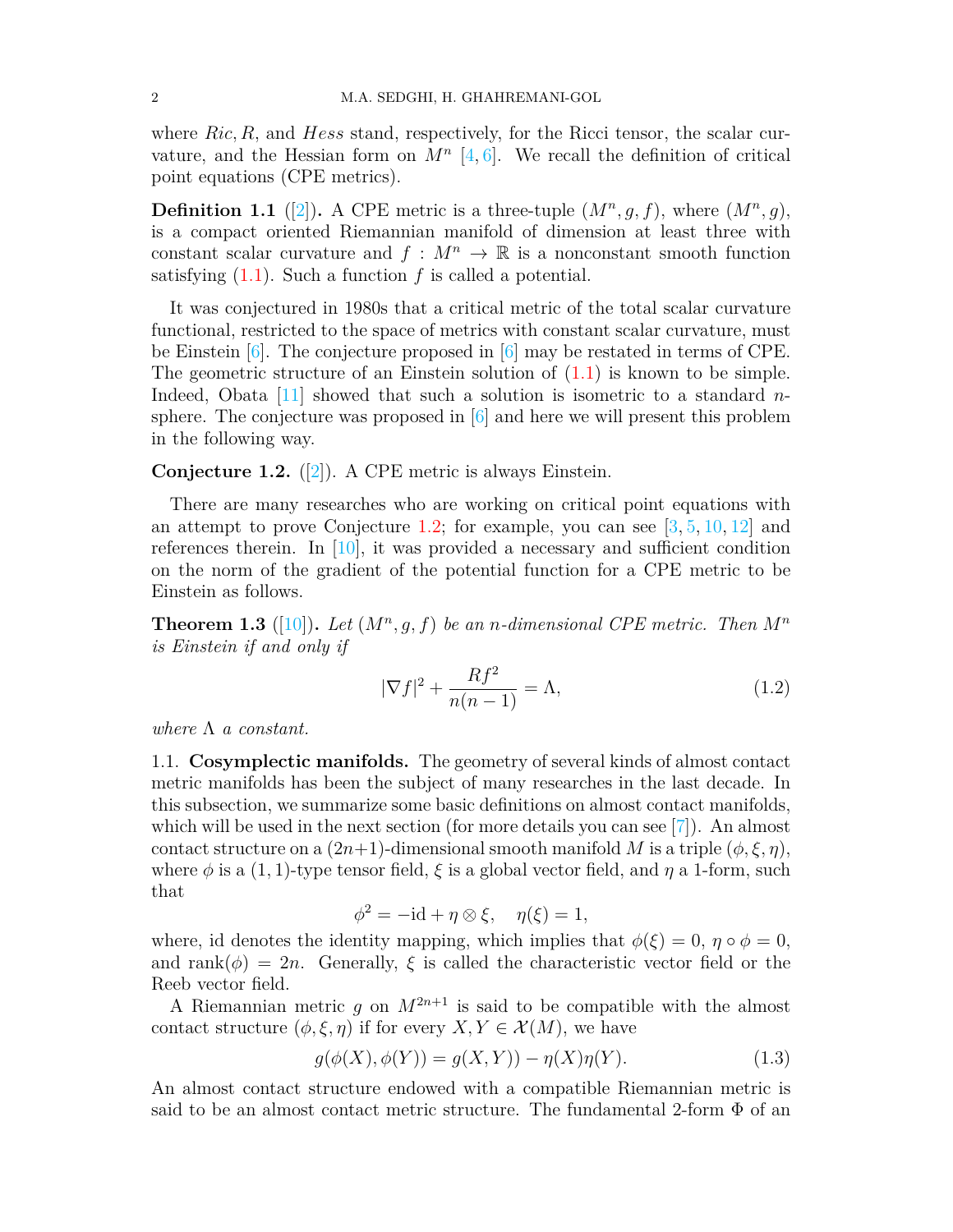almost contact metric manifold  $M^{2n+1}$  is defined by

$$
\Phi(X, Y) = g(X, \phi(Y))
$$

for any vector fields *X* and *Y* on  $M^{2n+1}$ .

An almost contact metric manifold is defined as an almost cosymplectic manifold such that  $d\eta = 0$  and  $d\Phi = 0$ . In particular, an almost cosymplectic manifold is said to be a cosymplectic manifold if  $\nabla \phi = 0$ . An almost contact structure is said to be almost  $\alpha$ -Kenmotsu if  $d\eta = 0$  and  $d\omega = 2\alpha\eta \wedge \omega$  for a nonzero constant *α*. More generally, if the constant  $\alpha$  is any real number, then an almost contact structure is said to be almost *α*-cosymplectic [\[9\]](#page-5-9). Moreover, Aktan, Yildirim, and Murathan [\[1\]](#page-5-10) generalized the real number  $\alpha$  to a smooth function  $f$  on  $M$  and defined an almost *f*-cosymplectic manifold, which is an almost contact metric manifold  $(M, \phi, \xi, \eta, g)$  such that  $d\omega = 2f\eta \wedge \omega$  and  $d\eta = 0$  for a smooth function *f* satisfying  $df \wedge \eta = 0$ . In addition, if the almost *f*-cosymplectic structure on *M* is normal, then we say that *M* is an *f*-cosymplectic manifold. Obviously, if *f* is constant, then an *f*-cosymplectic manifold is either cosymplectic under condition  $f = 0$ , or  $\alpha$ -Kenmotsu ( $\alpha = f \neq 0$ ). Chen proved the following results.

**Proposition 1.4** ([[8\]](#page-5-11)). For any *f*-cosymplectic manifold, if  $\xi(\tilde{f}) = 0$ , then  $\tilde{f} =$ *const, where*  $\tilde{f} = \delta \xi(f) + f^2$ .

**Proposition 1.5** ([\[8\]](#page-5-11)). *A compact f*-cosymplectic manifold  $M^{2n+1}$  with  $\xi(\tilde{f}) = 0$ *is*  $\alpha$ -cosymplectic. In particular, if  $\tilde{f} = 0$ , then *M* is cosymplecitc.

Moreover, for the three-dimensional case, it was proved the following result.

**Lemma 1.6** ([[8\]](#page-5-11))**.** *For a three-dimensional f-cosymplectic manifold M*<sup>3</sup> *, the Ricci operator of M for any vector filed Y will be obtained as follows:*

<span id="page-2-0"></span>
$$
QY = (-3\tilde{f} - \frac{R}{2})\eta(Y)\xi + (\tilde{f} + \frac{R}{2})Y.
$$
 (1.4)

In this article, we investigate some properties of the critical point equations on three-dimensional *f*-cosymplectic manifolds. We obtain some geometric equations on the three-dimensional *f*-cosymplectic manifolds that admit critical point equations. We give a relation only between  $f$  and  $f$  for a CPE metric on the threedimensional *f*-cosymplectic manifold to be Einstein. Also we obtain an eigenvalue of the Laplace operator on the three-dimensional *f*-cosymplectic manifolds with a CPE metric.

#### 2. Main results

In this section, we present our main results and provide their proofs. At first, we show the following lemma.

**Lemma 2.1.** *Let M be a three-dimensional f-cosymplectic manifold with a critical* point equation  $(M^n, g, f)$ . Then the following equation holds:

<span id="page-2-1"></span>
$$
\nabla^2 f(\xi, \xi) = \tilde{f}(2f - 2) + R(\frac{f}{2} - \frac{1}{3}).\tag{2.1}
$$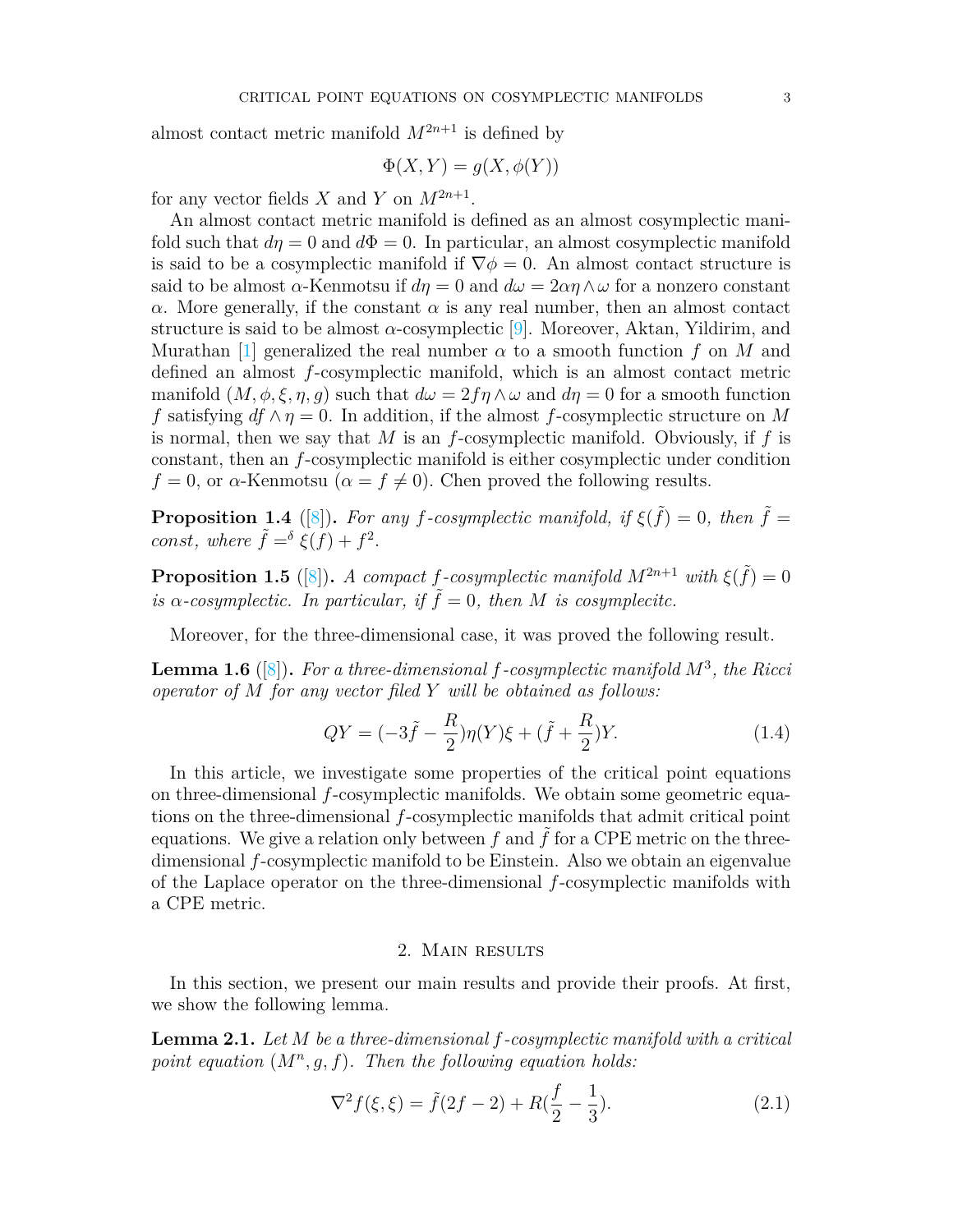*Proof.* Let *M* be a CPE metric on the three-dimensional *f*-cosymplectic manifold. Then from  $(1.1)$  $(1.1)$ , we have

$$
Ric(X,Y) - \frac{R}{n}g(X,Y) = Hess(f)(X,Y) - (Ric(X,Y) - \frac{R}{n-1}g(X,Y))f,
$$
  

$$
g(X,QY) - \frac{R}{n}g(X,Y) = \nabla^2(f)(X,Y) - (g(X,QY) - \frac{R}{n-1}g(X,Y))f.
$$

Now using  $(1.4)$  $(1.4)$ , we get

$$
g(X, (-3\tilde{f} - \frac{R}{2})\eta(Y)\xi + (\tilde{f} + \frac{R}{2})Y) - \frac{R}{n}g(X, Y)
$$
  
=  $\nabla^2(f)(X, Y) - g(X, (-3\tilde{f} - \frac{R}{2})\eta(Y)\xi + (\tilde{f} + \frac{R}{2})Y) - \frac{R}{n-1}g(X, Y))f.$ 

Then

$$
\nabla^2 f(X,Y) = g(X, (-3\tilde{f} - \frac{R}{2})\eta(Y)\xi) + g(X, (\tilde{f} + \frac{R}{2})Y) - \frac{R}{n}g(X,Y) + fg(X, (3\tilde{f} + \frac{R}{2})\eta(Y)\xi) - fg(X, (\tilde{f} + \frac{R}{2})Y) + \frac{fR}{n-1}g(X,Y)) = (-3\tilde{f} - \frac{R}{2})\eta(Y)g(X,\xi) + (\tilde{f} + \frac{R}{2})g(X,Y) - \frac{R}{n}g(X,Y) + f(3\tilde{f} + \frac{R}{2})\eta(Y)g(X,\xi) - f(\tilde{f} + \frac{R}{2})g(X,Y) + \frac{fR}{n-1}g(X,Y) = (f-1)(3\tilde{f} + \frac{R}{2})\eta(Y)g(X,\xi) + [(1-f)(\tilde{f} + \frac{R}{2}) + \frac{fR}{2} - \frac{R}{3}]g(X,Y).
$$

Thus

<span id="page-3-0"></span>
$$
\nabla^2 f(X,Y) = (f-1)(3\tilde{f} + \frac{R}{2})\eta(Y)g(X,\xi) + [(1-f)(\tilde{f} + \frac{R}{2}) + \frac{fR}{2} - \frac{R}{3}]g(X,Y). \tag{2.2}
$$

Putting  $X = Y = \xi$ , we obtain the following equation:

$$
\nabla^2 f(\xi, \xi) = (f-1)(3\tilde{f} + \frac{R}{2})\eta(\xi)g(\xi, \xi) + [(1-f)(\tilde{f} + \frac{R}{2}) + \frac{fR}{2} - \frac{R}{3}]g(\xi, \xi).
$$

Then

$$
\nabla^2 f(\xi, \xi) = (f - 1)(3\tilde{f} + \frac{R}{2}) + (1 - f)(\tilde{f} + \frac{R}{2}) + \frac{fR}{2} - \frac{R}{3}
$$
  
=  $\tilde{f}(2f - 2) + R(\frac{f}{2} - \frac{1}{3}).$ 

Consequently

$$
\nabla^2 f(\xi, \xi) = \tilde{f}(2f - 2) + R(\frac{f}{2} - \frac{1}{3}).
$$

□

Applying [\(2.1](#page-2-1)), we obtain the scalar curvature as follows:

$$
R = \frac{6[\nabla^2 f(\xi, \xi) - 2\tilde{f}(f-1)]}{3f - 2}.
$$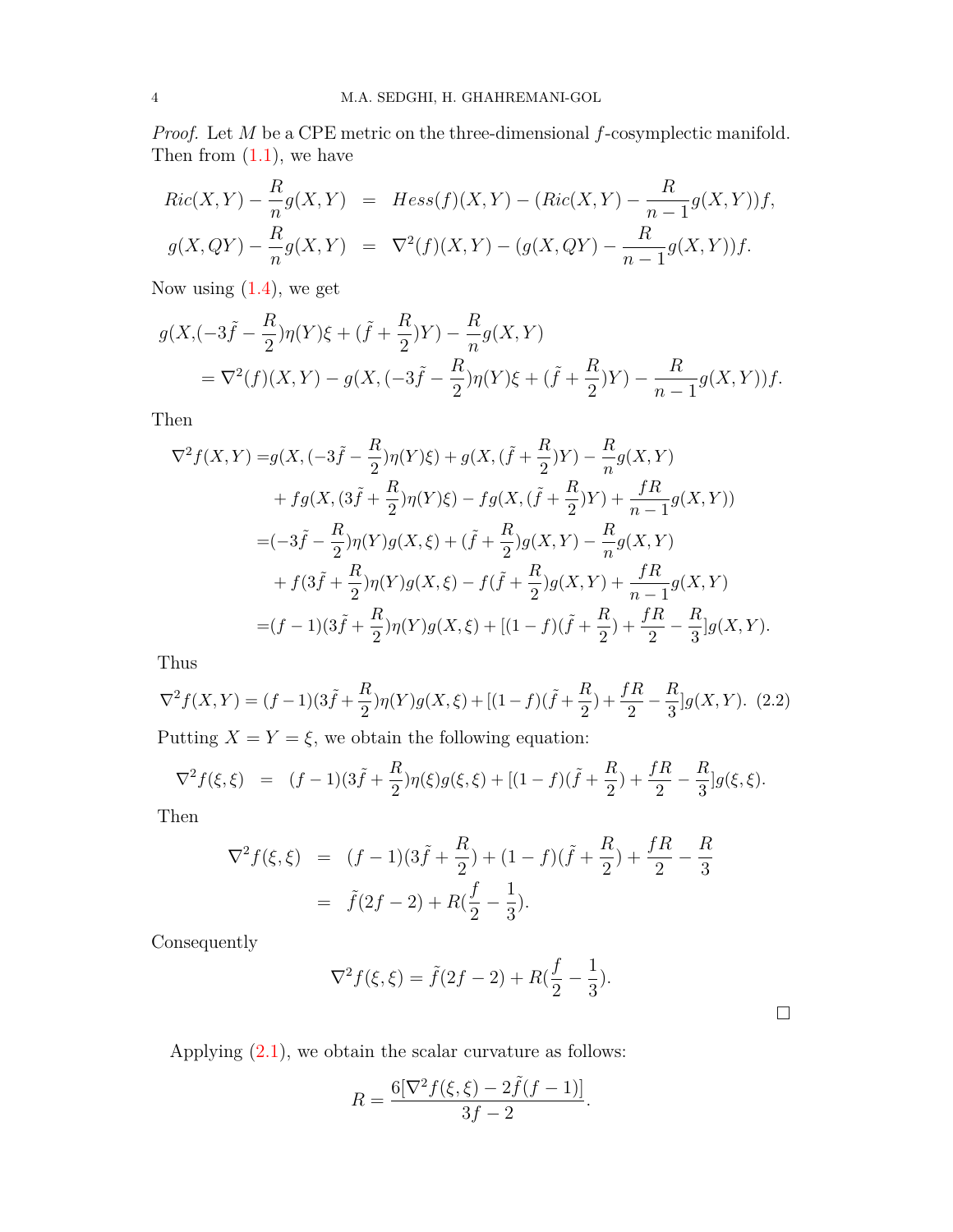Using it in  $(1.2)$ , we get

$$
|\nabla f|^2 + \frac{f^2}{3 \times 2} \left( \frac{6[\nabla^2 f(\xi, \xi) - 2\tilde{f}(f - 1)]}{3f - 2} \right) = \Lambda,
$$
  

$$
|\nabla f|^2 + f^2 \left( \frac{[\nabla^2 f(\xi, \xi) - 2\tilde{f}(f - 1)]}{3f - 2} \right) = \Lambda.
$$

Therefore we get the following result.

**Theorem 2.2.** *Let M be a three-dimensional f-cosymplectic manifold with a critical point equation* (*M<sup>n</sup> , g, f*)*. The f-cosymplectic manifold is Einstein if and only if*

$$
|\nabla f|^2 + f^2(\frac{[\nabla^2 f(\xi, \xi) - 2\tilde{f}(f - 1)]}{3f - 2}) = \Lambda,
$$
\n(2.3)

*where* Λ *is a constant.*

Note that the above theorem gives a relation only between  $f$  and  $\tilde{f}$  for a CPE metric on the three-dimensional *f*-cosymplectic manifold to be Einstein and consequently, by the Obata theorem (see [[11\]](#page-5-3)), the *f*-cosymplectic manifold is isometric to a standard three-sphere.

**Proposition 2.3.** Let  $(M^3, g, f)$  be a critical point equation on the three*dimensional f-cosymplectic manifold.* If  $\xi$  *is a Killing vector field, then*  $\frac{3}{2}R$ *is an eigenvalue of the Laplace operator with eigenfunction f.*

*Proof.* Considering  $(2.2)$  $(2.2)$ , we have

$$
\nabla^2 f(X,Y) = (f-1)(3\tilde{f} + \frac{R}{2})\eta(X)\eta(Y) + [(1-f)(\tilde{f} + \frac{R}{2}) + \frac{fR}{2} - \frac{R}{3}]g(X,Y).
$$

Let  $\tilde{f} = 0$ . Applying ([1.3\)](#page-1-2), we get

$$
\nabla^2 f(X, Y) = \frac{R}{2}(f - 1)(g(X, Y) - g(\phi X, \phi Y)) + \frac{R}{6}g(X, Y)
$$
  
=  $R[\frac{1}{2}(f - 1) + \frac{1}{6}]g(X, Y) - \frac{R}{2}(f - 1)g(\phi X, \phi Y)$   
=  $R[\frac{f}{2} - \frac{1}{3}]g(X, Y) - \frac{R}{2}(f - 1)(\mathcal{L}_{\xi}g)(X, Y).$ 

If *ξ* is a Killing vector field, then

$$
\nabla^2 f(X, Y) = R[\frac{f}{2} - \frac{1}{3}]g(X, Y).
$$

Taking trace, we get

$$
\Delta f = \frac{3}{2}Rf - R,
$$

which shows that  $\frac{3}{2}R$  is an eigenvalue of the Laplace operator with eigenfunction  $f$ .

*Remark* 2.4*.* Studying this structure for general odd-dimensional *f*-cosymplectic manifolds is the topic of a forthcoming paper.